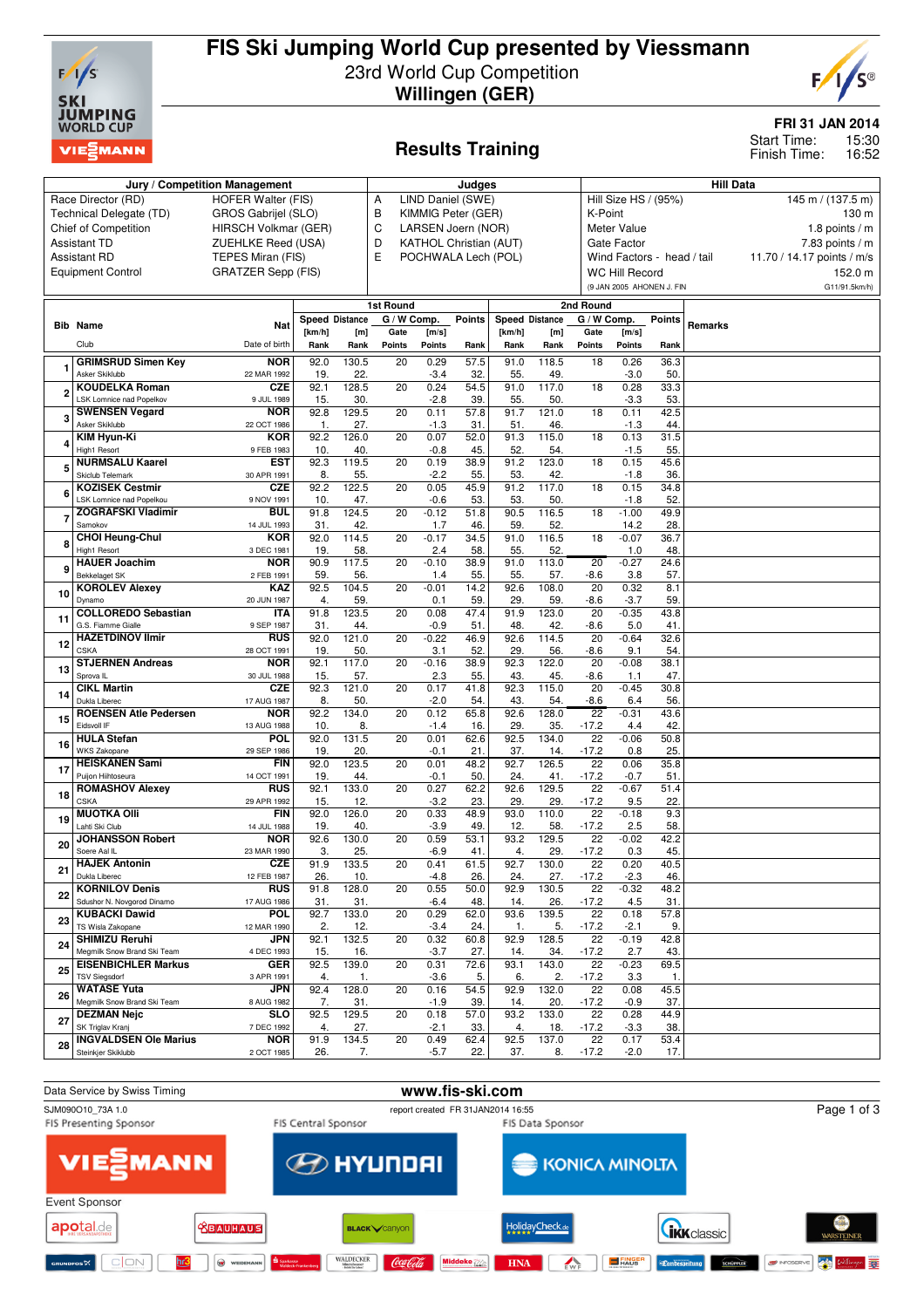

# **FIS Ski Jumping World Cup presented by Viessmann** 23rd World Cup Competition **Willingen (GER)**



### **Results Training**

### **FRI 31 JAN 2014**

15:30 16:52 Start Time: Finish Time:

|    |                                                         | 1st Round<br>2nd Round    |             |                       |                        |                |             |                       |              |                            |                 |             |         |
|----|---------------------------------------------------------|---------------------------|-------------|-----------------------|------------------------|----------------|-------------|-----------------------|--------------|----------------------------|-----------------|-------------|---------|
|    | <b>Bib Name</b>                                         | Nat                       |             | <b>Speed Distance</b> | G / W Comp.            |                | Points      | <b>Speed Distance</b> |              | G / W Comp.                |                 | Points      | Remarks |
|    |                                                         |                           | [km/h]      | [m]                   | Gate                   | [m/s]          |             | [km/h]                | [m]          | Gate                       | [m/s]           |             |         |
|    | Club                                                    | Date of birth             | Rank        | Rank                  | <b>Points</b>          | <b>Points</b>  | Rank        | Rank                  | Rank         | Points                     | <b>Points</b>   | Rank        |         |
| 29 | <b>FETTNER Manuel</b>                                   | <b>AUT</b>                | 91.9        | 135.5                 | 20                     | 0.55           | 63.5        | 92.6                  | 135.5        | 22                         | 0.35            | 48.6        |         |
|    | SV Innsbruck-Bergisel-Tirol                             | 17 JUN 1985               | 26          | 4.                    |                        | $-6.4$         | 18          | 29                    | 10.          | $-17.2$                    | -4.1            | 30          |         |
| 30 | <b>HVALA Jaka</b>                                       | <b>SLO</b>                | 91.3        | 124.5                 | $\overline{18}$        | 0.28           | 55.4        | 92.6                  | 134.0        | 22                         | 0.33            | 46.1        |         |
|    | Ssk Ponikve                                             | 15 JUL 1993               | 51          | 42.                   | 8.6                    | $-3.3$         | 36          | 29                    | 14.          | $-17.2$                    | $-3.9$          | 35          |         |
| 31 | <b>VASSILIEV Dimitry</b><br>Ufa Dinamo                  | <b>RUS</b><br>26 DEC 1979 | 91.6<br>40. | 126.5<br>39.          | $\overline{18}$<br>8.6 | 0.51<br>$-6.0$ | 56.3<br>34. | 92.9<br>14.           | 134.5<br>13. | $\overline{22}$<br>$-17.2$ | 0.52<br>$-6.1$  | 44.8<br>39  |         |
|    | <b>POPPINGER Manuel</b>                                 | <b>AUT</b>                | 91.2        | 127.0                 | 18                     | 0.64           | 55.7        | 92.6                  | 135.5        | 22                         | 0.47            | 47.2        |         |
| 32 | SV Innsbruck-Bergisel-Tirol                             | 19 MAY 1989               | 55.         | 37.                   | 8.6                    | $-7.5$         | 35.         | 29                    | 10.          | $-17.2$                    | $-5.5$          | 33.         |         |
|    | <b>DESCHWANDEN Gregor</b>                               | $\overline{\text{su}}$    | 91.3        | 130.0                 | 18                     | 0.49           | 62.9        | 92.8                  | 141.0        | 22                         | 0.30            | 59.1        |         |
| 33 | Horw                                                    | 27 FEB 1991               | 51.         | 25.                   | 8.6                    | $-5.7$         | 19.         | 20.                   | 4.           | $-17.2$                    | $-3.5$          | 7.          |         |
| 34 | <b>NAGLIC Tomaz</b>                                     | SLO                       | 91.7        | 132.5                 | 18                     | 0.50           | 67.2        | 92.1                  | 132.0        | 20                         | 0.21            | 52.5        |         |
|    | SSK Alpina Ziri                                         | 18 JUL 1989               | 37.         | 16.                   | 8.6                    | $-5.9$         | 15          | 47.<br>92.5           | 20.          | $-8.6$                     | $-2.5$<br>0.30  | 18          |         |
| 35 | <b>WANK Andreas</b><br>WSV Oberhof 05                   | <b>GER</b><br>18 FEB 1988 | 91.5<br>43. | 127.0<br>37.          | 18<br>8.6              | 0.23<br>$-2.7$ | 60.5<br>28  | 37.                   | 131.5<br>22. | 20<br>$-8.6$               | $-3.5$          | 50.6<br>26. |         |
|    | <b>JANDA Jakub</b>                                      | <b>CZE</b>                | 91.4        | 122.0                 | 18                     | $-0.05$        | 54.9        | 91.9                  | 129.0        | 20                         | 0.03            | 49.2        |         |
| 36 | Dukla Liberec                                           | 27 APR 1978               | 48          | 48.                   | 8.6                    | 0.7            | 37          | 48                    | 32.          | $-8.6$                     | $-0.4$          | 29          |         |
| 37 | <b>AHONEN Janne</b>                                     | <b>FIN</b>                | 91.9        | 121.0                 | 18                     | 0.02           | 52.2        | 92.5                  | 129.5        | 20                         | $-0.30$         | 54.7        |         |
|    | Lahden Hiihtoseura                                      | 11 MAY 1977               | 26.         | 50.                   | 8.6                    | $-0.2$         | 42.         | 37.                   | 29.          | $-8.6$                     | 4.2             | 12          |         |
| 38 | <b>KRAFT Stefan</b>                                     | AUT                       | 91.4        | 130.5                 | 18                     | $-0.07$        | 70.5        | 92.2                  | 134.0        | 20                         | $-0.33$         | 63.3        |         |
|    | SV Schwarzach-Salzburg<br><b>KOIVURANTA Anssi</b>       | 13 MAY 1993<br><b>FIN</b> | 48.<br>91.5 | 22.<br>120.5          | 8.6<br>18              | 1.0<br>$-0.05$ | 9.<br>52.2  | 45.<br>92.6           | 14.<br>128.0 | $-8.6$<br>20               | 4.7<br>$-0.32$  | 6.<br>52.3  |         |
| 39 | Kuusamon Erä-Veikot                                     | 3 JUL 1988                | 43.         | 54.                   | 8.6                    | 0.7            | 42          | 29                    | 35.          | -8.6                       | 4.5             | 19          |         |
|    | <b>HAYBOECK Michael</b>                                 | aut                       | 91.6        | 128.0                 | 18                     | 0.39           | 60.4        | 92.7                  | 128.0        | 20                         | $-0.24$         | 51.2        |         |
| 40 | UVB Hinzenbach-Oberoesterreich                          | 5 MAR 1991                | 40.         | 31                    | 8.6                    | $-4.6$         | 29          | 24.                   | 35.          | $-8.6$                     | 3.4             | 24.         |         |
| 41 | <b>KOFLER Andreas</b>                                   | <b>AUT</b>                | 91.7        | 122.0                 | 18                     | 0.24           | 51.4        | 92.5                  | 120.5        | 20                         | $-0.69$         | 44.1        |         |
|    | SV Innsbruck-Bergisel-Tirol                             | 17 MAY 1984               | 37.         | 48.                   | 8.6                    | $-2.8$         | 47.         | 37.                   | 47.          | $-8.6$                     | 9.8             | 40          |         |
| 42 | <b>TEPES Jurij</b>                                      | SLO                       | 92.2        | 132.5                 | 18                     | 0.29           | 69.7        | 92.8                  | 131.0        | 20                         | $-0.32$         | 57.7        |         |
|    | SD Dolomiti<br><b>DAMJAN Jernej</b>                     | 14 FEB 1989<br><b>SLO</b> | 10.<br>91.3 | 16.<br>128.0          | 8.6<br>$\overline{18}$ | $-3.4$<br>0.29 | 11.<br>61.6 | 20.<br>91.9           | 23.<br>128.0 | $-8.6$<br>20               | 4.5<br>$-0.43$  | 10.<br>53.9 |         |
| 43 | SSK Sam Ihan                                            | 28 MAY 1983               | 51          | 31                    | 8.6                    | $-3.4$         | 25.         | 48                    | 35.          | $-8.6$                     | 6.1             | 16          |         |
|    | <b>NEUMAYER Michael</b>                                 | <b>GER</b>                | 92.2        | 133.0                 | 18                     | 0.15           | 72.2        | 93.0                  | 128.0        | 20                         | $-0.74$         | 58.3        |         |
| 44 | SK Berchtesgaden                                        | 15 JAN 1979               | 10.         | 12.                   | 8.6                    | $-1.8$         | 7.          | 12.                   | 35.          | $-8.6$                     | 10.5            | 8.          |         |
| 45 | <b>MATURA Jan</b>                                       | <b>CZE</b>                | 91.5        | 131.0                 | 18                     | 0.10           | 69.2        | 92.2                  | 123.0        | 20                         | $-0.89$         | 51.4        |         |
|    | Dukla Liberec                                           | 29 JAN 1980               | 43.         | 21                    | 8.6                    | $-1.2$         | 13.         | 45.                   | 42.          | $-8.6$                     | 12.6            | 22.         |         |
| 46 | <b>FREITAG Richard</b><br>SG Nickelhuette Aue           | <b>GER</b><br>14 AUG 1991 | 91.2<br>55. | 121.0<br>50.          | 18<br>8.6              | 0.02<br>$-0.2$ | 52.2<br>42  | 93.1<br>6.            | 131.0<br>23. | 22<br>$-17.2$              | $-0.39$<br>5.5  | 50.1<br>27. |         |
|    | <b>KOT Maciej</b>                                       | <b>POL</b>                | 91.8        | 130.5                 | 18                     | $-0.01$        | 69.6        | 93.1                  | 135.0        | 22                         | $-0.17$         | 54.2        |         |
| 47 | AZS Zakopane                                            | 9 JUN 1991                | 31          | 22                    | 8.6                    | 0.1            | 12          | 6.                    | 12.          | $-17.2$                    | 2.4             | 15.         |         |
|    | <b>ITO Daiki</b>                                        | JPN                       | 91.5        | 123.0                 | 18                     | 0.12           | 54.6        | 92.9                  | 134.0        | 22                         | $-0.32$         | 54.5        |         |
| 48 | Megmilk Snow Brand Ski Team                             | 27 DEC 1985               | 43.         | 46.                   | 8.6                    | $-1.4$         | 38.         | 14.                   | 14.          | $-17.2$                    | 4.5             | 14          |         |
| 49 | <b>ZYLA Piotr</b>                                       | <b>POL</b>                | 91.6        | 129.0                 | 18                     | 0.15           | 65.0        | 92.9                  | 133.0        | 22                         | $-0.45$         | 54.6        |         |
|    | <b>KS Wisla Ustronianka</b><br>ZIOBRO Jan               | 16 JAN 1987<br>POL        | 40.<br>91.2 | 29.<br>128.0          | 8.6<br>18              | $-1.8$<br>0.19 | 17.<br>62.8 | 14.<br>92.5           | 18.<br>131.0 | $-17.2$<br>22              | 6.4<br>$-0.17$  | 13.<br>47.0 |         |
| 50 | <b>WKS Zakopane</b>                                     | 24 JUN 1991               | 55.         | 31.                   | 8.6                    | $-2.2$         | 20          | 37.                   | 23.          | $-17.2$                    | 2.4             | 34.         |         |
|    | <b>KRAUS Marinus</b>                                    | GER                       | 91.8        | 132.0                 | 18                     | 0.26           | 69.2        | 93.3                  | 130.0        | $\overline{22}$            | $-0.33$         | 47.5        |         |
| 51 | Wsv Oberaudorf                                          | 13 FEB 1991               | 31.         | 19.                   | 8.6                    | $-3.0$         | 13.         | 3.                    | 27.          | $-17.2$                    | 4.7             | 32.         |         |
| 52 | <b>KRANJEC Robert</b>                                   | <b>SLO</b>                | 91.8        | 134.0                 | 18                     | 0.30           | 72.3        | 93.1                  | 145.0        | 22                         | 0.14            | 68.2        |         |
|    | SK Triglav Krani                                        | 16 JUL 1981               | 31          | 8.                    | 8.6                    | $-3.5$         | 6.          | 6.                    | 1.           | $-17.2$                    | $-1.6$          | 3.          |         |
| 53 | <b>DIETHART Thomas</b>                                  | <b>AUT</b>                | 91.2        | 133.0                 | $\overline{18}$        | 0.36           | 69.8        | 92.7                  | 136.5        | $\overline{22}$            | $-0.07$         | 55.5        |         |
|    | UVB Hinzenbach-Oberoesterreich<br><b>FREUND Severin</b> | 25 FEB 1992<br><b>GER</b> | 55.<br>91.9 | 12.<br>133.5          | 8.6<br>18              | $-4.2$<br>0.33 | 10.<br>71.0 | 24.<br>93.1           | 9.<br>141.5  | $-17.2$<br>22              | 1.0<br>$-0.14$  | 11.<br>65.5 |         |
| 54 | WSV DJK Rastbuechl                                      | 11 MAY 1988               | 26.         | 10.                   | 8.6                    | $-3.9$         | 8.          | 6.                    | 3.           | $-17.2$                    | 2.0             | 4.          |         |
|    | <b>WELLINGER Andreas</b>                                | <b>GER</b>                | 92.0        | 135.0                 | 18                     | 0.38           | 73.2        | 93.4                  | 129.0        | 22                         | $-0.80$         | 52.3        |         |
| 55 | Sc Ruhpolding                                           | 28 AUG 1995               | 19.         | 6.                    | 8.6                    | $-4.4$         | 4.          | 2.                    | 32.          | $-17.2$                    | 11.3            | 19.         |         |
| 56 | <b>AMMANN Simon</b>                                     | SUI                       | 91.7        | 128.0                 | 18                     | 0.45           | 59.7        | 92.8                  | 119.5        | 22                         | $-0.88$         | 36.4        |         |
|    | SSC Toggenburg                                          | 25 JUN 1981               | 37.         | 31.                   | 8.6                    | $-5.3$         | 30.         | 20.                   | 48.          | $-17.2$                    | 12.5            | 49.         |         |
| 57 | <b>KASAI Noriaki</b>                                    | <b>JPN</b>                | 91.5        | 137.0                 | 18                     | 0.42           | 76.3        | 93.1                  | 137.5        | 22                         | $-0.90$         | 69.0        |         |
|    | Tsuchiya Home Ski Team<br><b>STOCH Kamil</b>            | 6 JUN 1972<br><b>POL</b>  | 43.<br>91.4 | 2.<br>136.0           | 8.6<br>18              | $-4.9$<br>0.38 | 1.<br>75.0  | 6.<br>92.8            | 6.<br>137.5  | $-17.2$<br>22              | 12.7<br>$-0.62$ | 2.<br>65.1  |         |
| 58 | <b>WKS ZAKOPANE</b>                                     | 25 MAY 1987               | 48.         | 3.                    | 8.6                    | -4.4           | 3.          | 20.                   | 6.           | $-17.2$                    | 8.8             | 5.          |         |
|    | <b>PREVC Peter</b>                                      | <b>SLO</b>                | 91.3        | 135.5                 | 18                     | 0.26           | 75.5        | 92.7                  | 127.0        | 22                         | $-1.03$         | 52.0        |         |
| 59 | SK Triglav Kranj                                        | 20 SEP 1992               | 51.         | 4.                    | 8.6                    | $-3.0$         | 2.          | 24.                   | 40.          | $-17.2$                    | 14.6            | 21.         |         |